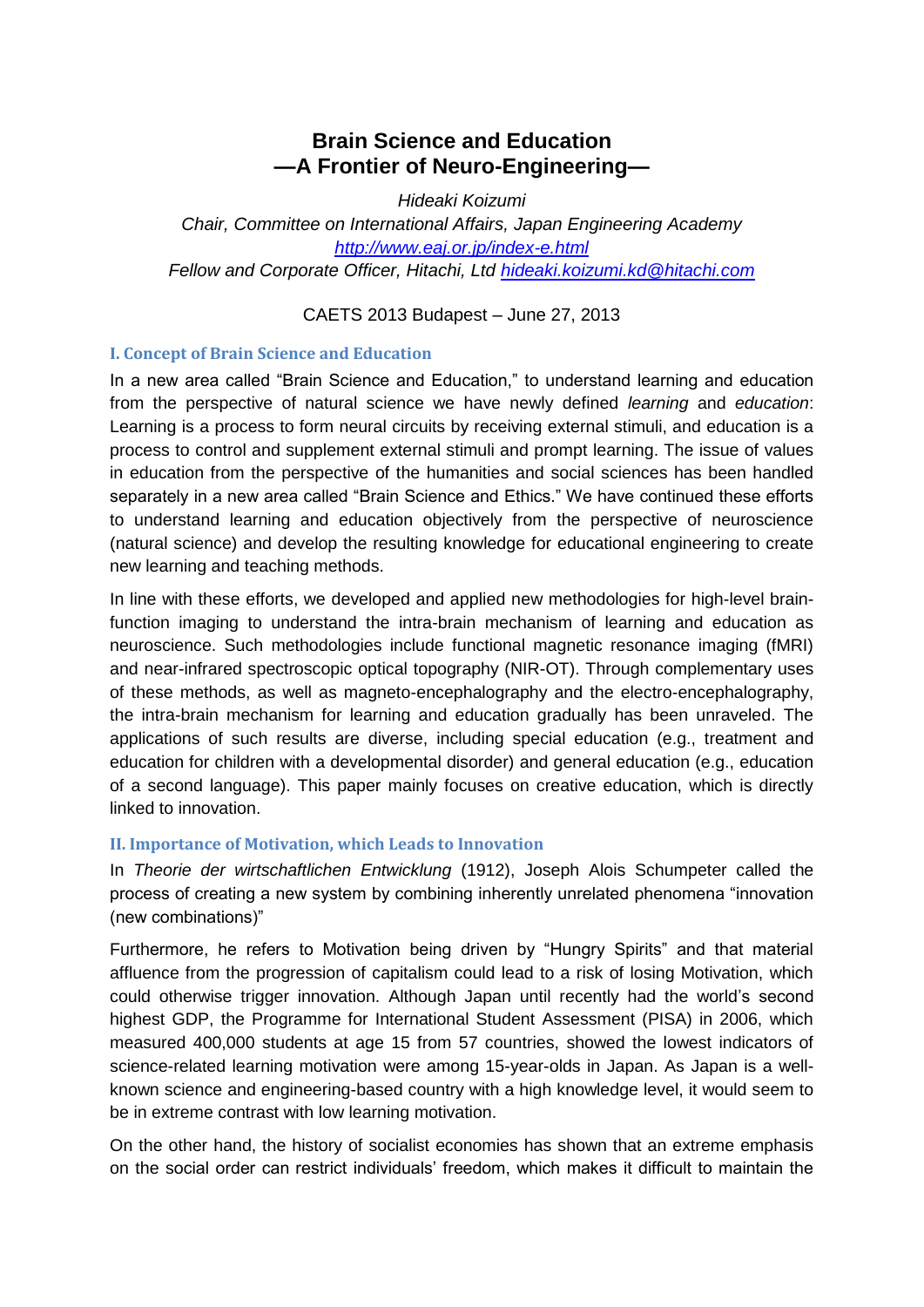driving force for innovation. The author contends that it is important to analyze the neuroscientific mechanism for motivation and create a new direction of educational engineering because this issue could emerge as a common problem for people after the gradual fusion and optimization of capitalism and socialism.

# **III. Innovation and SET (Science/Engineering/Technology)**

Understanding innovation in the existing framework of science and technology is not sufficient when we consider that education nurtures innovators. Let us reflect on history. Before recorded history, during the Bronze Age more than 5,000 years ago, we already saw the budding of science, engineering, technology and art. The use of bronze ware requires knowledge and production technologies for smelting/refining, forging and alloying.

On the other hand, the concepts of modern science, engineering, technology and art developed independently after the 17th century and these concepts have been partially overlapped or multi-tiered. The etymology of the word stem of each concept helps us understand the inherent content of each concept. The origin of the stem of science, "sci," is from the ancient Greek "*skei,*" which means "split/divide," implying reductionism, or part of the basic concept of science—break down a system and clarify the cause-and-effect relationship of each element. The word stem of "engineering" is "gin," which is from "*gen,*" meaning to "give birth." The verb "engineer" means "to create a system to obtain an intended output by inputting data or information." The word stem of "technology" is "techno," from "*tekhne,*" meaning "to craft something or imitate nature by humans," which is the same as "*ars,*" the word stem of "art."

An important point is that science refers to activities that unravel the world of nature, including human beings, by human wisdom. The counterpart of "science" is "engineering," which refers to activities to create something that does not exist in the world of nature. In engineering, which brings new man-made items into the world of nature, ethics emerges as a central issue.

## **IV. Current Global Trends**

In Japan, the study of brain-science and its application to education have been promoted as a national program, "Brain-Science and Education," since a four-day international forum in 2000 ("Developing the Brain: Science of Learning and Education") by the Japan Science and Technology Agency (JST) at the Oiso Prince Hotel. Similarly, an international program by the OECD, "Learning Science and Brain Research," has progressed. In addition, the International Mind, Brain, and Education Society (IMBES) has been promoted by Harvard University and the Pontifical Academy of Sciences. Also, as the area director of "Brain-Science and Society" at JST, a member of the International Advisory Committee on the OECD-CERI project and a founding Director of the IMBES, the author has made efforts for collaboration and development among the three organizations. China is also directing its attention to this field. Moreover, the United States is about to launch K-12 STEM (kindergarten through Grade 12 science, technology, engineering and mathematics) education, separately from the MBE.

In line with aforementioned efforts, the author and his colleagues have been making focused efforts for more than a decade to nurture the motivation and enthusiasm for learning and, in particular, nurturing the mind-set for science among preschool students.